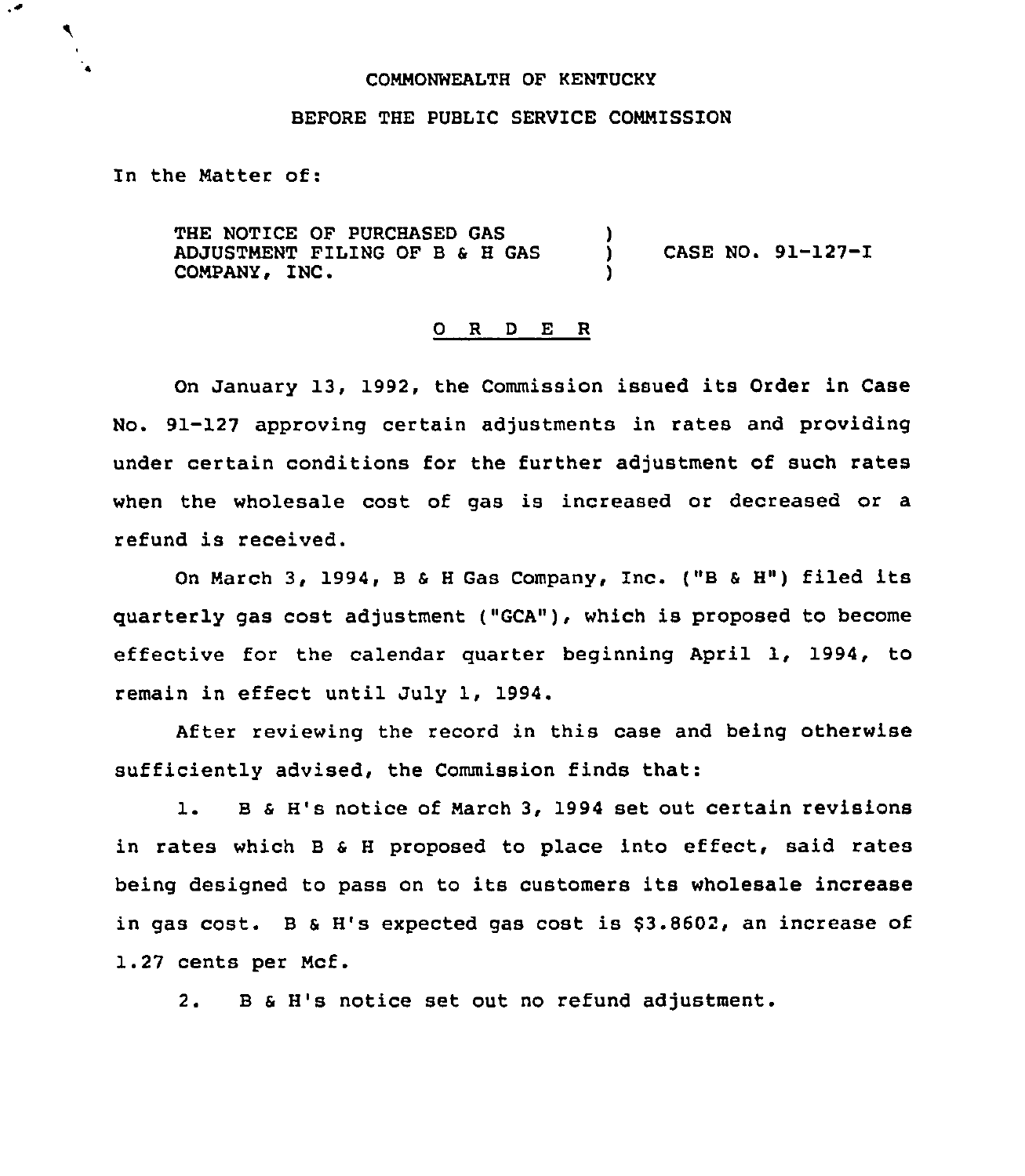3. <sup>B</sup> <sup>0</sup> 8's notice set out <sup>a</sup> current quarter actual adjustment in the amount of (.07) cent per Ncf to compensate for overrecovery of gas cost by the company through the operation of its gas cost recovery procedure during the months of October, November, and December 1993. The total adjustment of 1.55 cents per Ncf is designed to correct the current over-collection as well as under- or over-collections from previous quarters.

4. <sup>B</sup> s H's notice set out an incorrect balance adjustment ("BA"). The correct current quarter BA should be .01 cent per Ncf to compensate for remaining under- or over-collections from previous actual adjustments. The total BA should be .20 cent per Ncf .

5. The combined effect of the above adjustments is B & H's corrected gas cost recovery rate ("GCR") in the amount of  $$3.8777$ per Ncf, which is an increase of 1.36 cents per Ncf from its last approved rates.

6. <sup>B</sup> <sup>0</sup> H's adjustment in rates, set out in the Appendix to this Order, pursuant to the GCA provisions approved by the Commission in its Order in Case Mo. 91-127 dated January 13, 1992, is fair, just, and reasonable, in the public interest, and should be effective with service rendered on and after April 2, 1994.

IT IS THEREFORE ORDERED that:

 $\mathcal{L}^{\bullet}$ 

1. The rates proposed by <sup>B</sup> <sup>a</sup> <sup>H</sup> be and they hereby are denied.

 $-2-$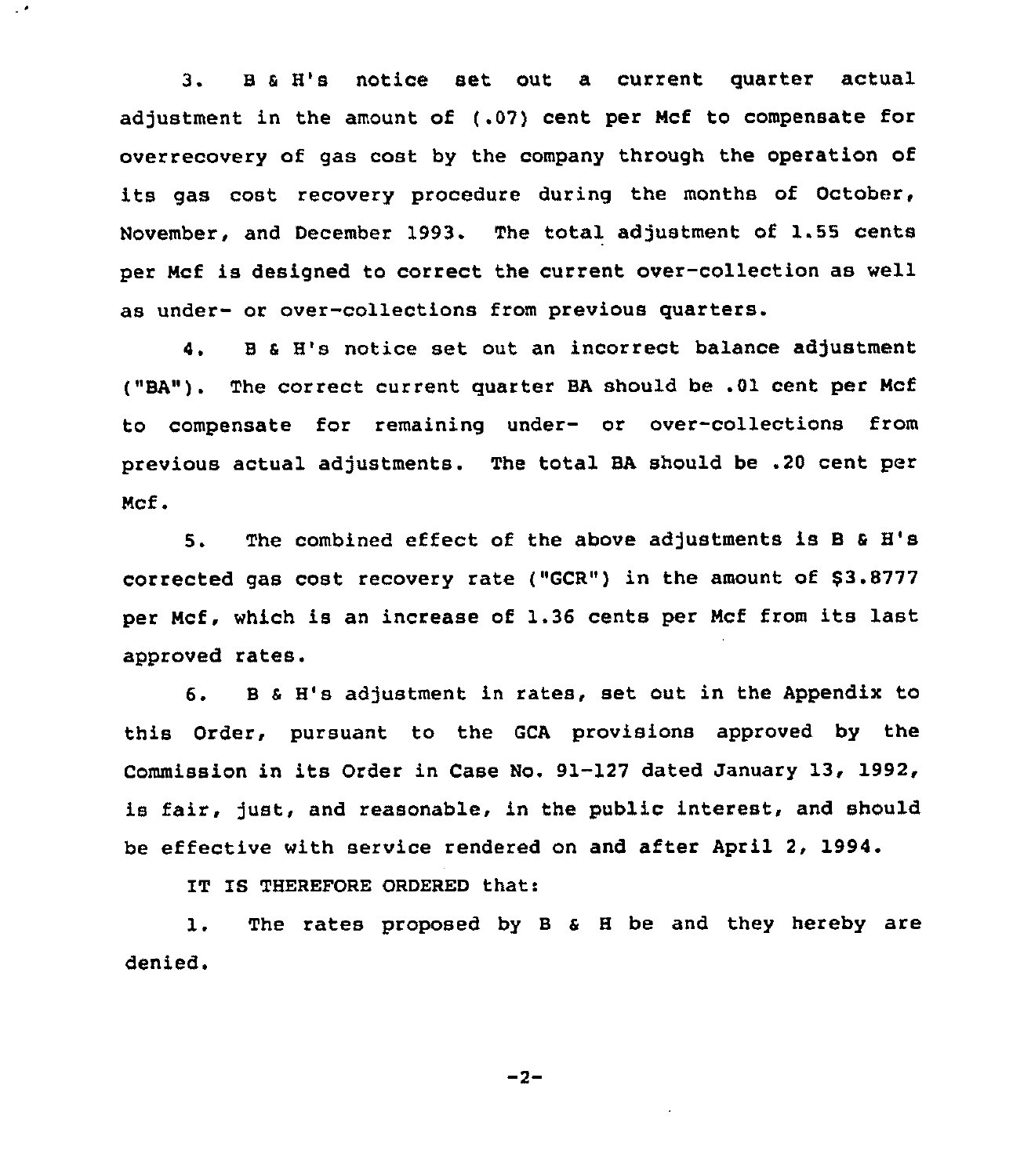2. The rates in the Appendix, attached hereto and incorporated herein, are fair, just, and reasonable and are approved effective with service rendered on and after April 2, 1994.

3. Within <sup>30</sup> days of the date of this Order, <sup>B</sup> & <sup>H</sup> shall file with this Commission its revised tariffs setting out the rates authorized herein.

Done at Frankfort, Kentucky, this 28th day of March, 1994.

PUBLIC SERVICE CONNISSION

rman

Vice Chairma

Commissione

ATTEST:

 $100$  $\overline{\phantom{a}}$ 

Executive Director